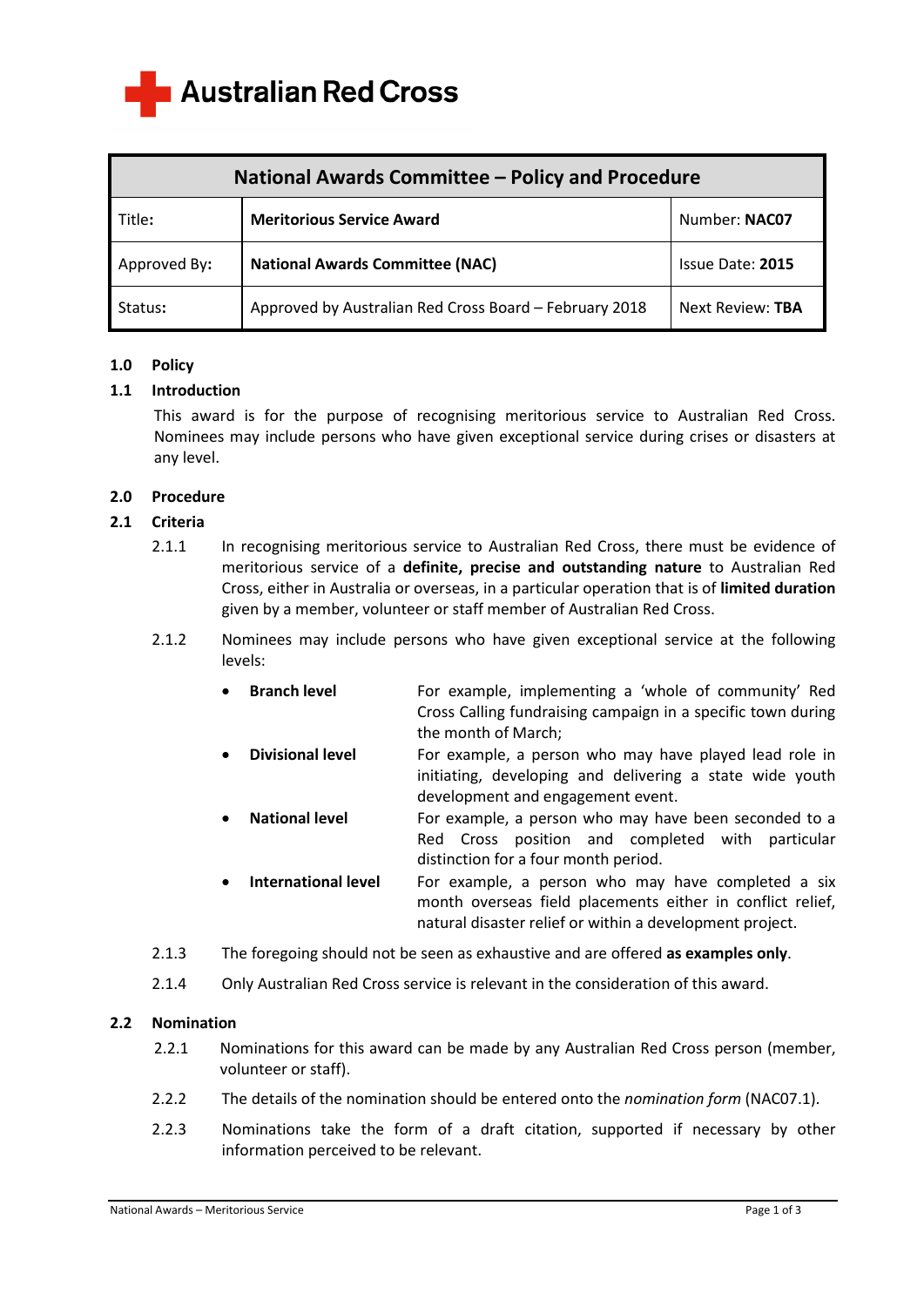

2.2.4 The following points should be covered in the draft citation in the order given:

- full name of nominee and branch of Red Cross to which nominee belongs
- $\bullet$  office(s) held in Red Cross give appropriate dates
- details of nominee's contribution outline the operation of limited duration in which the nominee participated, giving details of the outstanding service to Australian Red Cross
- details of any previous Australian Red Cross awards
- 2.2.5 The citation should not exceed 300 words other than in exceptional circumstances.

### **2.3 Submission and Endorsement**

- 2.3.1 The completed *nomination form* (NAC07.1) must be submitted to the Chair of the Awards Committee, in the State or Territory or in the case of a National nominee to the Chair of the National Awards Committee.
- 2.3.2 Nominations (other than National nominations) must be endorsed by the relevant Divisional Board/Awards Committee, and signed by the Divisional Chair, prior to it being submitted to the NAC for approval.
- 2.3.3 If the nomination is unsuccessful in achieving Divisional endorsement, the Chair of the Divisional Awards Committee (or Chair of the Division if he/she so chooses) will advise the nominator informing the reason.
- 2.3.4 In the case of unsuccessful National nominations, the Chair of the National Awards Committee (or the President of Australian Red Cross if he/she so chooses) will advise the nominator informing the reason.
- 2.3.4 **COMPLETED AND ENDORSED** nomination forms, marked *'CONFIDENTIAL AWARDS'* must be submitted to National Awards Committee Secretary, Australian Red Cross.

### **2.4 Approval**

- 2.4.1 On receipt of an endorsed nomination, the NAC Secretary will submit the nomination to the NAC for consideration.
- 2.4.2 Following consideration, the nomination will be successful if it has been approved by a majority of NAC members.
- 2.4.3 If the nomination is unsuccessful, the nomination will be returned to the submitting Division with appropriate notation.
- 2.4.4 The nomination will only be considered by the NAC on three (3) occasions after which the nomination will be considered as unsupportable.
- 2.4.5 The Chair of the National Awards Committee will notify the appropriate Divisional Chairman (or in the case of a National nomination, the President of Australian Red Cross) of the outcome of the successful nominations.
- 2.4.6 The President of Australian Red Cross will inform the successful nominee in writing.
- 2.4.7 A list of the total number of approved National awards will be submitted to be included in the Annual Report.